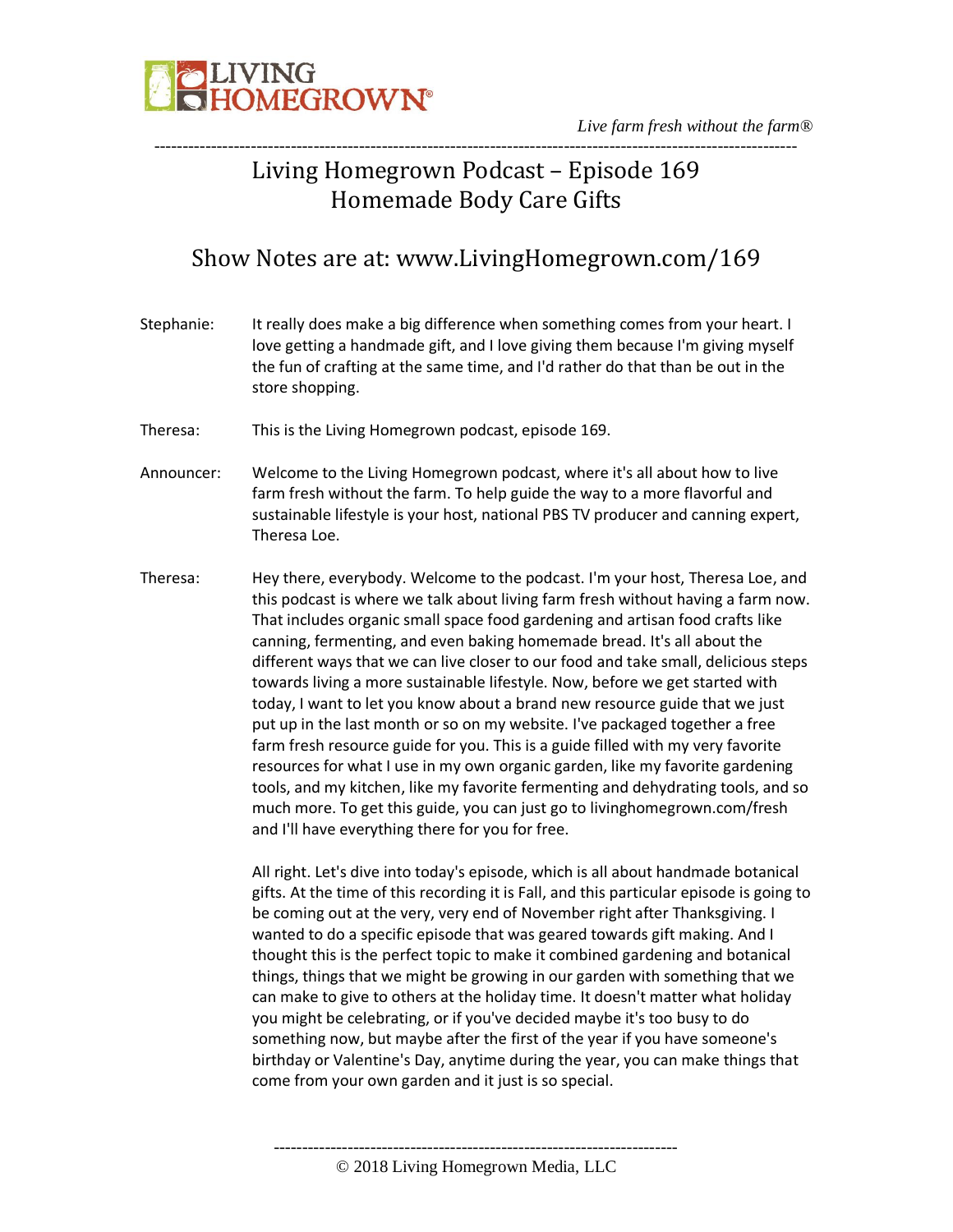

I know I personally love getting a homemade or handmade gift from someone. It means that they gave of their time, and if it comes from their garden as well, it means that they're giving part of their garden to me, which is really touching, and it always means a lot. So I brought on Stephanie Rose, who we've actually had on the episode several times. This will be her third or fourth appearance. She was on episode 163 where we talked about body care products from the garden, and she was on episode 118, where we just talked about handmade garden gifts, anything with dried botanicals. I thought she would be the perfect person to come on and talk about gift giving for this episode as well. So she's going to talk about handmade or homemade botanical gifts.

-----------------------------------------------------------------------------------------------------------------

I brought her on also because one of the books that Stephanie wrote just came out and it's called Home Apothecary: Easy Ideas For Making and Packaging Bath Balms, Salts, Scrubs and More. It's the packaging part that I find so much fun. Even if you make something, or even if you have something that you are giving as a gift, if you can add botanicals to the packaging as well, it makes it even more special and a part of your garden that you're giving to people. And I thought that would be kind of fun to bring on Stephanie to talk about this because she is a master at making the packaging absolutely gorgeous.

Let me tell you a little bit about Stephanie, and then I'll tell you what we're going to be talking about. Stephanie Rose is an award winning author and blogger. She runs the blog gardentherapy.ca. Garden Therapy started as a personal blog many years ago, and has blossomed into a community of people who love to do garden and craft projects, and live a better life through plants. Stephanie's creative take on both crafting and gardening, has been featured in a ton of publications such as Better Homes and Gardens, HGTV, Romantic Homes magazine, Country Woman magazine, and Women's Day magazine. Stephanie has written several books, and I will list them all in the show notes for today's episode, but let me give you just a couple of them here. She has written, Make and Take Home Apothecary, the latest book that just came out. Also the Natural Beauty Recipe book, and Garden Made: A Year of Seasonal Projects to Beautify Your Garden and Your Life.

Also, just this year, Stephanie launched the Garden Therapy Seed Collection with Garden Trends, and this is a line of eight exclusive seed starting kits to create your own DIY dream garden. Stephanie spends her time as a gardener, writer, and mother and artist in Vancouver, Canada, and I'm so excited to have her back because she is super, super talented.

What we're going to talk about today are some things that you can make that come from your garden and you don't need any special equipment. You don't need anything special to make these handmade crafts. What I really wanted Stephanie to get across here in today's episode is that there's nothing complicated or scary or anything like that when it comes to making these types of botanical gifts. We're going to cover things like what sort of equipment do

-----------------------------------------------------------------------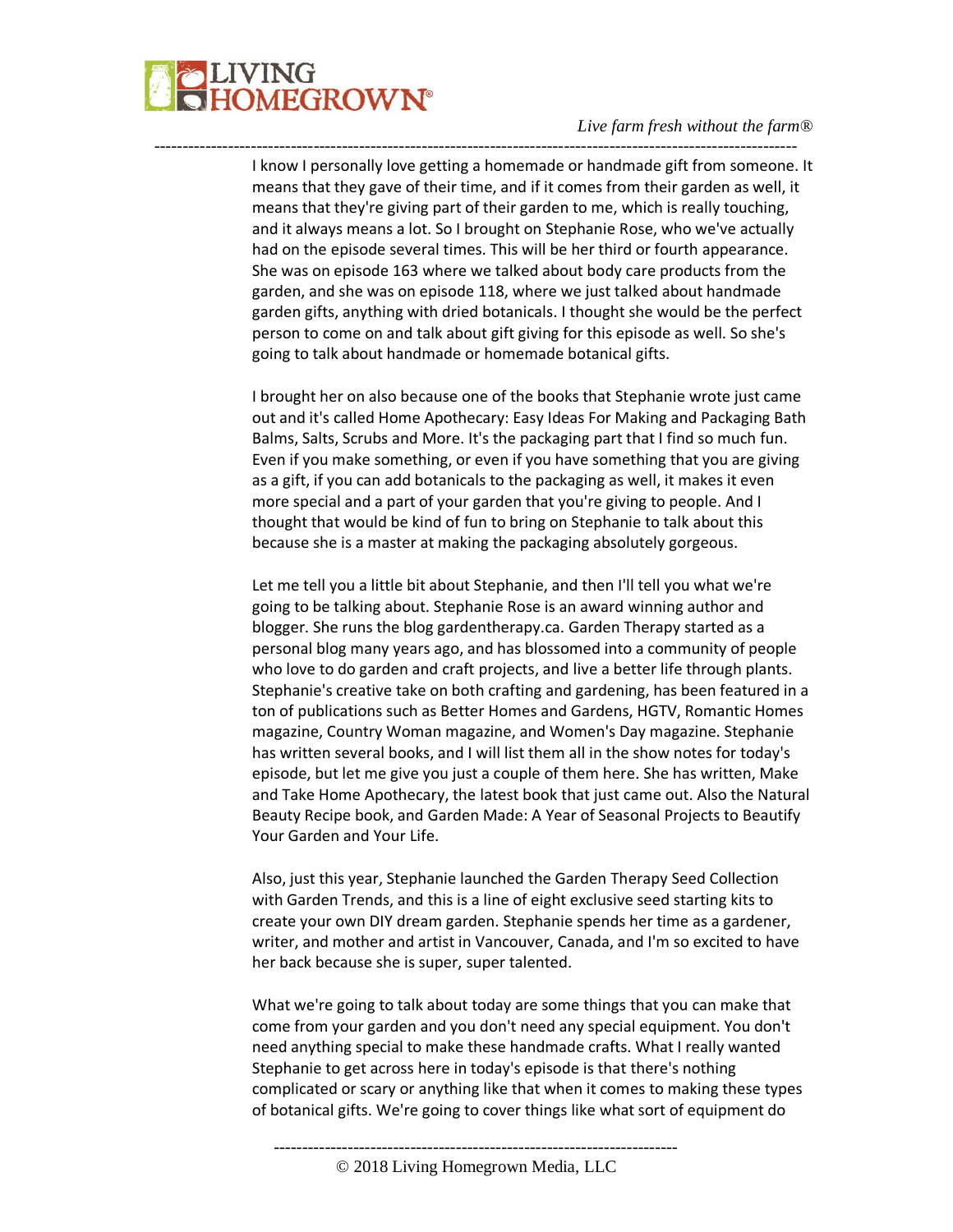

you need? How exactly do you put some of these ingredients together? And she's gonna tell us exactly how to make something called Tub Tea. And she was generous enough to share the recipe with us for tub tea, and I just wanted to let you know that the complete printable PDF for tub tea is in the show notes for today's episode. To get that, you can go there and download it and print it out, and all you need to do is go to livinghomegrown.com/169, and everything will be right there for you. We'll also have links to an article that Stephanie talks about in today's interview, which is all about preservatives when you're making homemade garden products. And so I want you to have all of this information so I'm putting it all together in the show notes.

With that let's dive into our interview with Stephanie Rose From Garden Therapy.

Hey Stephanie. Thanks so much for coming back on the show.

-----------------------------------------------------------------------------------------------------------------

- Stephanie: Hi Theresa, thanks for having me.
- Theresa: I was really excited that you did another book. I've had you on the show several times, and I love your blog, and I love all the books that you do, and when I saw this one I thought it would be such a great one to cover just before the holidays. We have you in the lineup, so this one will be coming out right at the end of November, so people can listen to this and dive right in to making some home crafted gifts that really are botanical, come from their garden and no one can get them anywhere else. So I'm really excited to have you on.
- Stephanie: Yeah, thanks so much. When I make these different products as gifts in the Winter time or in the Fall. It's a way to get my garden therapy. It's the way to keep in touch with nature, and it's a really special thing to be able to give something away that you've made by hand. I say it's not just handmade, but it's heart made.
- Theresa: Aww, yeah, that's absolutely true. Whenever I get something that someone either brought from their garden and created something, or that they've made from hand, it means that they gave of their time, and they've given of themselves, and that means so much to me. Especially as a gardener, I think we realize the effort that went into it, it makes it even more special. So you mentioned Garden Therapy, so I would love for people if they have never heard you on the show before, I would love if you could tell everybody about your blog, Garden Therapy, and describe what it is that you do if someone has never visited your blog before.
- Stephanie: Sure. Yeah. I started Garden Therapy 10 years ago as a blog because I had to stop working suddenly. I became suddenly ill, and used gardening as my selfdirected rehabilitation program. Instead of pumping myself up with a whole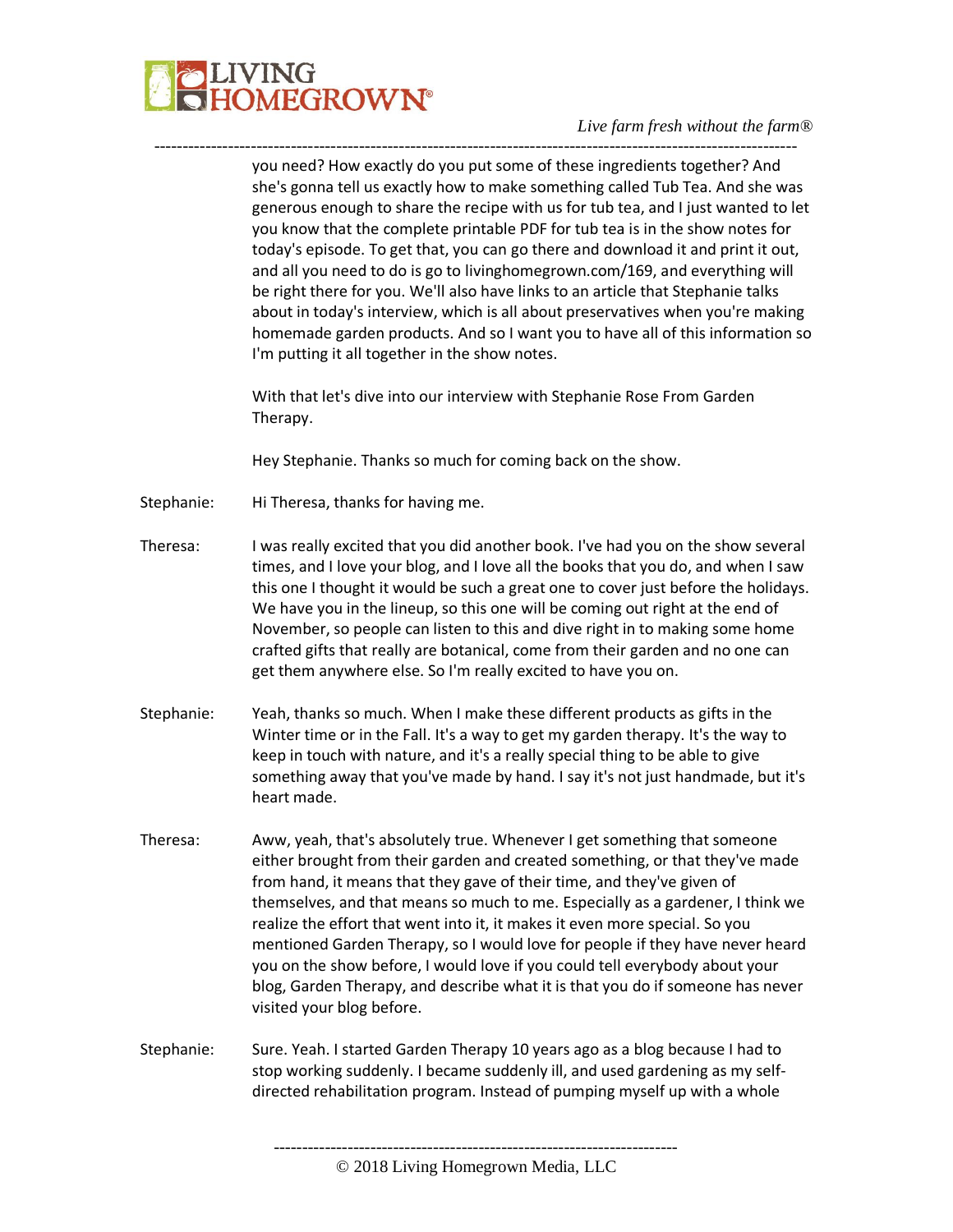

---------------------------------------------------------------------------------------------------------------- bunch of medication, and getting surgeries and doing that to recover, I ended up going back to nature. I scaled back. I looked at what I ate. I looked at how I lived my life. I used outdoors and fresh air as my exercise. I grew food to feed my body, and I also looked at what I put on my skin. It's amazing when you think about how much products, how many chemicals, how many things your body has to process in a day. The air we breathe, the food we eat and everything that goes on our skin gets absorbed and we have to filter it out somehow.

> I looked at everything, and started living my life a really different way. I started blogging about the projects that I was working on, and I put them up on Garden Therapy. At first it was mostly about my garden and then it started to ... People asked how I was making the things. What were the recipes that I was using? How was I making the crafts? So I started putting up DIY instructions for how to do each of the steps, and kind of found this was my love. This was the thing that I absolutely loved to do. I love to teach. I love to share how I made things. People are always asking me to, if I could sell them. Can you sell me your jams? Can you sell me ... I'm sure you hear the same thing as-

- Theresa: Yes. Yes.
- Stephanie: ... and I'm like, no, I will give them to you. Invite me to dinner and I will give them to you. But I'll teach you how to do it because that's really where my passion came from. My passion comes from finding these creative ideas, doing the research to figure out what's good for me and my family, and then being able to share it. The blog for 10 years has grown and become popular, and I've met this amazing group of people who are just really into healing their bodies and living a better life through plants.
- Theresa: Yeah, you bring up such a great point. Not only in connecting with nature and getting to share what it is that we're doing in our backyard, but when you say about how what we put on our skin goes into our body, I think so many times we forget that that is the case. We think, "Oh, I'm just going to slather this lotion on" and not think about what's in it. And when you create it yourself, you can read all those ingredients, and pronounce them and you know exactly what's in it, and it's so similar to what I teach here about what we put on our plate, and knowing all the ingredients on what we're feeding our bodies. And so I love that you show people how to do this so that they know what they're putting on their bodies as well. So, really great.
- Stephanie: Yes. I can't even express how important it is. Our skin is our largest organ, and it really does absorb everything we put in. Now that being said, our bodies are wonderful bio-filters. We take in all those chemicals, and then our organs work really well to bring them out. But if you don't have to put those things on your body in the first place, they're safe because they've been tested. For some people they are safe, and for some people they are not safe. So why put all this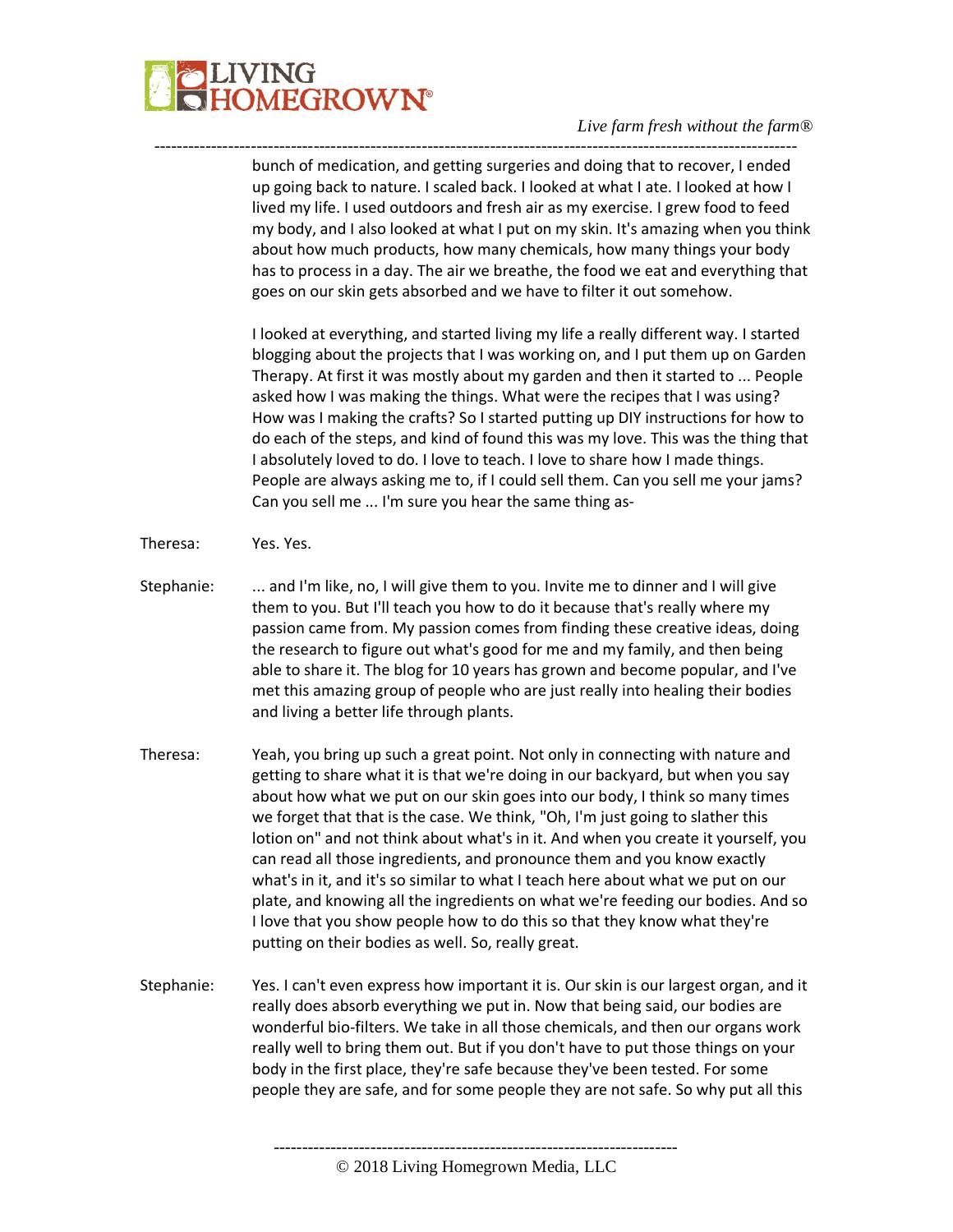

---------------------------------------------------------------------------------------------------------------- extra stuff on your body that you don't need to put in? It's exactly going really back to basics, and if you like to make your own cheese, and make your own jams and harvest food from your garden, then why wouldn't you want to take those same elements and put them on your body?

- Theresa: Absolutely. So true. Well, today we're going to be talking about your latest book, Home Apothecary. Before we dive into that, I would love for you to tell everybody some of the other books that you've written because I think as they listened to you, and hear about some of these wonderful things that we can make, I know they're going to be interested in some of the other books that you have. So, tell everybody some of the other things that you've written.
- Stephanie: Great. Okay, so I'm a maker. And so all of my books are project books. They're books where you can take things that you have grown in the garden are found in nature and being able to craft them into something. The first book that I wrote is called Garden Made, and it's seasonal garden projects. Projects that you can make throughout every season of the year, that take those wonderful elements of the garden like wreaths, and at Christmas you can make beautiful garlands for your fireplace or Christmas tree ornaments from the previous year's Christmas tree. That's all in my book Garden Made, and that one came out in 2015.

Then I've got about eight books now. Well, I've got seven books and another one coming out. [crosstalk]

- Theresa: You've got a lot going on.
- Stephanie: Yeah. But the ones that I'm really focusing on right now, especially in this season, are natural beauty. I focus on gardening from about January all the way through until June, and then I start harvesting everything that I've planted and grown. Drying herbs, drying botanicals, pressing botanicals so that I can use them in all of the natural beauty products. I have a book called Natural Beauty, and that one is a recipe book that has all the recipes that I use at home. It's got lotions, and body butters, and healing salves, and facial spray, toners and things like that. It's all natural, comes from the garden, very easy to make recipes, and that one's even measured, which is not typical for skincare recipes. That one's even measured in cups to make it really accessible. You don't even need a kitchen scale for that one.

But typically you would measure everything that you're doing for skincare products using a kitchen scale. And so when I did the Home Apothecary book, it's the one that just came out this June, I've got recipes that have exact measurements, so you can make the exact projects look like they do on the pages so that they can be given as gifts. This book is a little bit different because

-----------------------------------------------------------------------

© 2018 Living Homegrown Media, LLC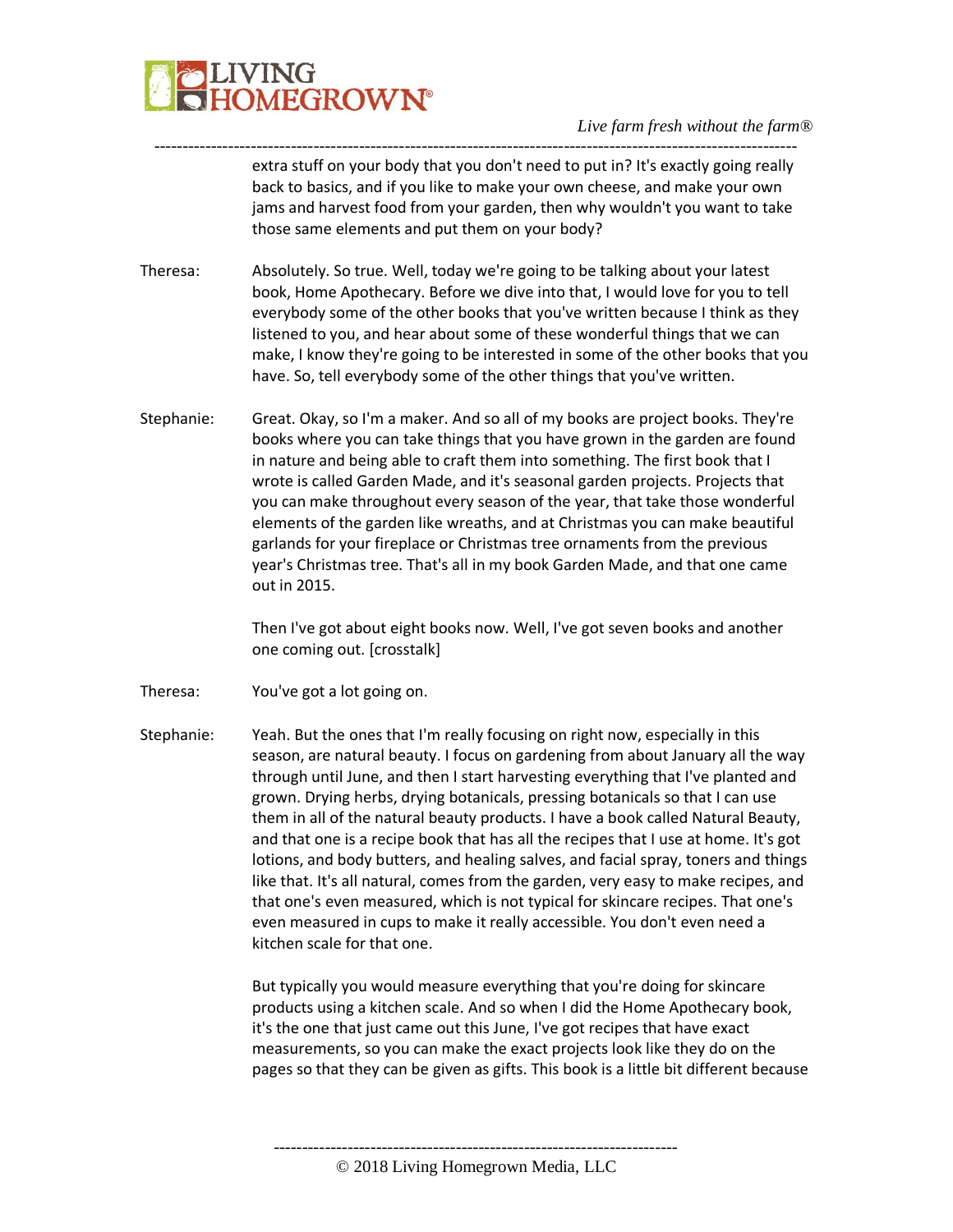

---------------------------------------------------------------------------------------------------------------- it's got the projects, and then a section on how to wrap them and make them just stunning to give them away.

Theresa: Well, I have to say something on that because you do so much on your blog and everything is so well done. Like that's what I love about you, aside that I just love you anyway. But I love that you take everything really step by step, and it's really easy to follow, and then you always have the most beautiful images with your how-to that is very inspirational. In other words, when I see how you've packaged it up, then I can see how I can give it as a gift. And I love that you include gift wrapping ideas in this one as well. And so much of what you do can make fantastic gifts, but this whole Home Apothecary is all about things that you can give to someone else as well as a gift to yourself. So it's really good.

> I want to touch on something though that you said about equipment because I think one of the things that hold people back from wanting to dive into making some of their own botanicals or any kind of home gift craft like this where you're making lotions and things like that, is that they think that you need a lot of special equipment, and you always tell everybody you don't. You don't need anything special. Right?

Stephanie: Oh, you probably have everything in your kitchen right now. The most specialized you would need for a project book like this is a double boiler, which you can make with pretty much any set of two pots or a pot to put water in, and then a heat proof container inside, so a mason jar. I mean, you can make a double boiler out of anything for these. It doesn't need specific temperatures, so as long as you're melting the ingredients slowly, that's all you need the double boiler for. And a kitchen scale. I mean these are things that you most likely have in your kitchen. You don't need spatulas, like I said, mason jars, maybe a bowl, but I'm sure you have those in your kitchen.

- Theresa: Yeah. And even kitchen scale. A lot of people don't think ... maybe they don't do a lot of baking. I have a kitchen scale because I use it for when I'm doing bread making and things like that. But they're not expensive. So even if you didn't have one, and you were looking at a recipe that called for weight versus measure, a kitchen scale you can get it anywhere, like any shop that has anything for kitchen, even spatulas will have a kitchen scale and they're very inexpensive.
- Stephanie: Yeah. And like I said in the Natural Beauty recipe book, the one that I do at home, it's more like cooking, so I didn't use scale measurements in that book, so it's quite easy. But in Home Apothecary I wanted the measurements to be exact so that you could replicate the beauty of each one of the products. I want you to be able to walk away and have it look just like it does on the pages. And they're so easy to make, it just means following the directions, and having the right measurements.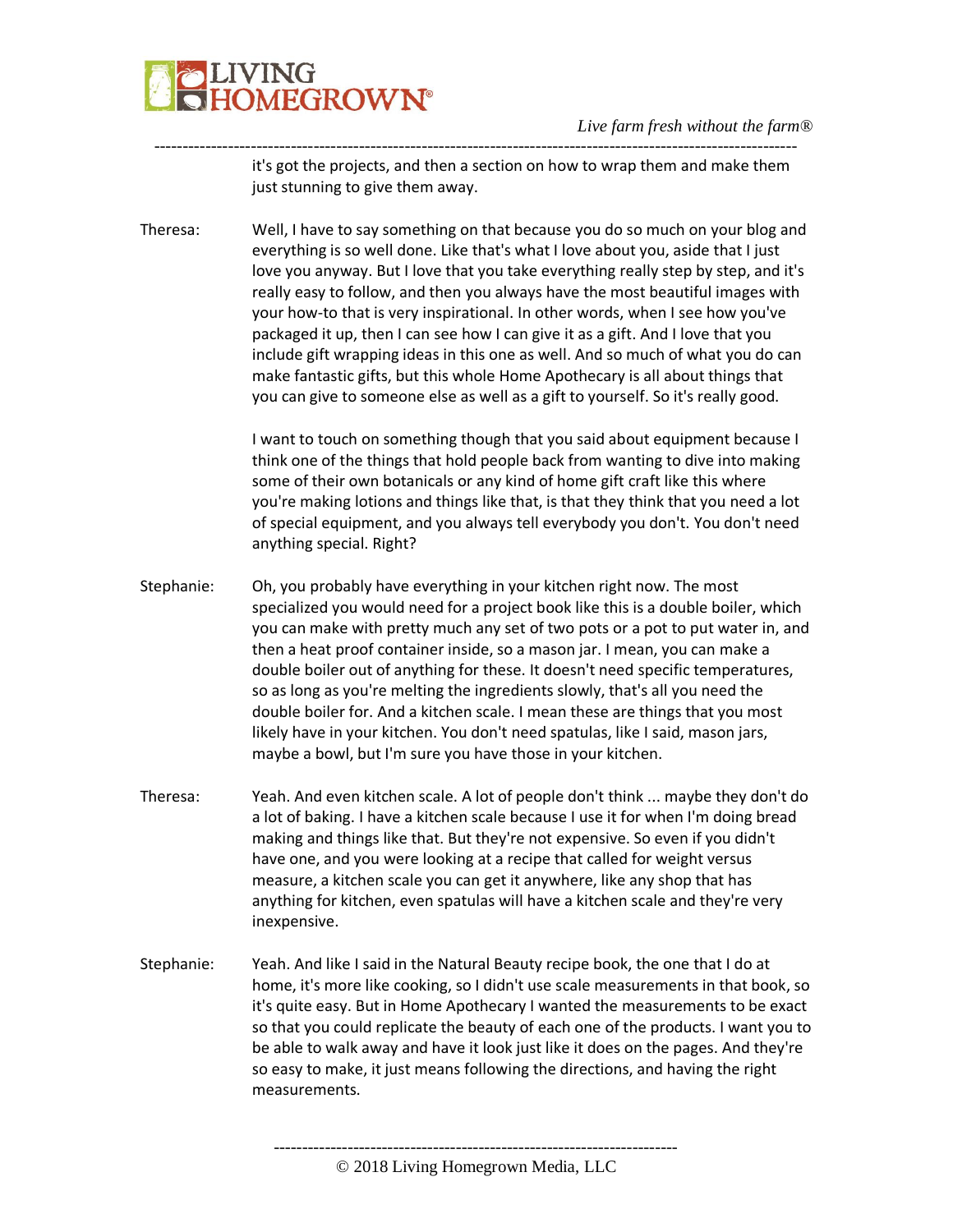

- ----------------------------------------------------------------------------------------------------------------- Theresa: Very good. What are some of the types of recipes that you cover in Home Apothecary? Like I noticed you had bath salts, you had some bath things. What else do you have in there?
- Stephanie: Yeah, so there's bath balms, bath salts, a really nice herbal foot soak, some body scrubs, bath melts, lotion bars, a massage bar. Basically there's two methods to making everything in the book. There's the mix it together in a bowl and put it into some sort of packaging. So if you can make a salad really you can make those ones.
- Theresa: Yeah, I love that.
- Stephanie: And then there's the melt and pour. You'll melt the ingredients together, and pour it into a mold. For example, you would melt together oils and fats to make a lotion bar, and then pour it into a silicone baking mold. You could put it into an ice cube tray. You could put it something that you have round. Silicone molds aren't absolutely necessary, but they do make some really beautiful lotion bars.
- Theresa: Oh, that's a good point. So you don't have to make it fancy, you could just do it in like an ice cube tray, and it would work perfectly.
- Stephanie: Yeah. You could even put it in a cupcake tray top for baking muffins or cupcakes. And you could even pour them right into little paper cups and then they'd be almost ready to give.
- Theresa: Yes. You could use paper cups that maybe had like a Christmas theme if you were doing it at Christmas time. That's a really good idea.

Something you mentioned there, bath melts. I want you to tell everybody what that is because you've talked to us about bath melts before, but I'm not sure everyone knows bath melt is.

Stephanie: Yeah. Bath melt ... Some people call them bath truffles, which sounds ... I mean you're starting to get the idea for what it is if you call it a truffle or melt. It's some fats that are put together into a small shape so that you can melt it in the tub. When you get in, you put it into a warm tub, and if you use cocoa butter or coconut oil or things that melt at warm temperatures. Then it adds just a little bit of oil to your water, and you can add botanicals and essential oils as well. And these oils and butters just gently absorb into your skin while you're in the bath. I mean, I started doing this ... When I came home from Florida, I was at the Epcot Flower and Garden Show, and when I got back to rainy Vancouver, my skin was so dry from just all of a sudden being dry and then being moist. And like I rushed downstairs at 11:00 at night because I couldn't sleep. I made bath melts, and then I threw one in the tub and had a bath and then I was fine. I couldn't sleep my skin was so itchy.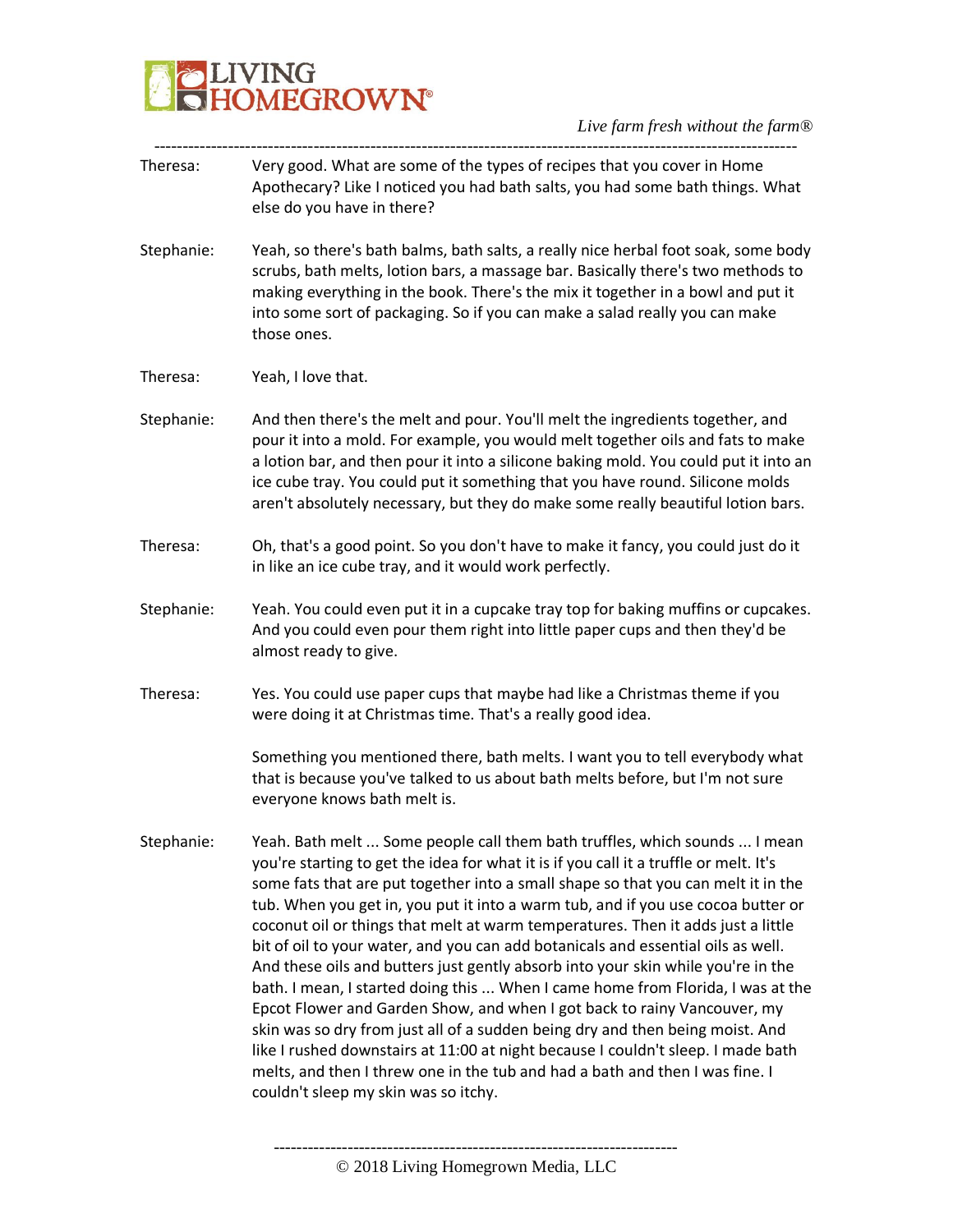

| Theresa:   | Oh, that's so funny. Yes. Oh, I love that. Yeah.                                                                                                                                                                                                                                                                                                                                                                                                                                                                                                                                                                                                                                                                                                                                                                                                                                                                                                                                                                                                                                                                                                                                  |
|------------|-----------------------------------------------------------------------------------------------------------------------------------------------------------------------------------------------------------------------------------------------------------------------------------------------------------------------------------------------------------------------------------------------------------------------------------------------------------------------------------------------------------------------------------------------------------------------------------------------------------------------------------------------------------------------------------------------------------------------------------------------------------------------------------------------------------------------------------------------------------------------------------------------------------------------------------------------------------------------------------------------------------------------------------------------------------------------------------------------------------------------------------------------------------------------------------|
|            | Now something else I know you keep mentioning about putting botanicals in, so<br>let's define what we mean by botanicals. I'm assuming it can be dried herbs, but<br>it could also be flowers, right?                                                                                                                                                                                                                                                                                                                                                                                                                                                                                                                                                                                                                                                                                                                                                                                                                                                                                                                                                                             |
| Stephanie: | Yeah. I usually say botanicals now rather than just herbs because I really<br>expanding from just using lavender and calendula, which could be considered<br>herbs because there are also edible flowers, but also pressing flowers. Right on<br>the front of the Home Apothecary book I've got pressed violas that have all the<br>beautiful color, and there I've just pressed them right onto the top of the bath<br>balm, so they look so pretty. And then when you put the bath balm into the tub,<br>the flower floats in the tub along with the calendula petals and the lavender and<br>all the other things that you've included in it. So yeah, I dry rose, calendula,<br>peony pedals, centaurea, pretty much anything I can get my hands on. I just<br>tried drying a bunch of salvia to see how the flowers would dry, and if they<br>would retain their color and it looks really great. I've got bright red  they've<br>shrunk quite small, but they've got beautiful colors. Sunflowers, I mean really,<br>there's just so much that you can take from the garden and dry and then be able<br>to use in these products to add natural color and natural interest. |
| Theresa:   | Yeah, it makes it really pretty. And I love the bath balm on the cover, and if<br>anyone doesn't know what a bath balm is, I'll have you explain. But I made these<br>with my boys one year. They made them for Christmas, and we've made them<br>for Easter and different holidays. And it's something that you could do,<br>supervised, but you could do it with kids. So explain what a bath balm is.                                                                                                                                                                                                                                                                                                                                                                                                                                                                                                                                                                                                                                                                                                                                                                          |
| Stephanie: | Well, bath balms have the canner's favorite ingredient, citric acid.                                                                                                                                                                                                                                                                                                                                                                                                                                                                                                                                                                                                                                                                                                                                                                                                                                                                                                                                                                                                                                                                                                              |
| Theresa:   | Yes. Yes.                                                                                                                                                                                                                                                                                                                                                                                                                                                                                                                                                                                                                                                                                                                                                                                                                                                                                                                                                                                                                                                                                                                                                                         |
| Stephanie: | Got citric acid mixed with baking soda and Epson Salts and a starch, like<br>cornstarch or a different kind of starch with essential oils to give it scent, and<br>then you use a little bit of moisture. There's a bit of technique involved, so I'll let<br>you read the book to see how the technique goes because it's really the kind of<br>technique you have to show to get it to exact consistency, and then press it into<br>a mold, and it hardens into that mold. Then once you take that balm and throw<br>it into a bathtub, it fizzes like a Jacuzzi.                                                                                                                                                                                                                                                                                                                                                                                                                                                                                                                                                                                                               |
| Theresa:   | It does. The kids love it.                                                                                                                                                                                                                                                                                                                                                                                                                                                                                                                                                                                                                                                                                                                                                                                                                                                                                                                                                                                                                                                                                                                                                        |
| Stephanie: | Yeah, it's great. And it releases the aroma of the essential oils. It releases all the<br>pedals and other elements that you've added in. I know some people with kids<br>will add a toy in the middle, so that sort of becomes uncovered-                                                                                                                                                                                                                                                                                                                                                                                                                                                                                                                                                                                                                                                                                                                                                                                                                                                                                                                                        |
|            |                                                                                                                                                                                                                                                                                                                                                                                                                                                                                                                                                                                                                                                                                                                                                                                                                                                                                                                                                                                                                                                                                                                                                                                   |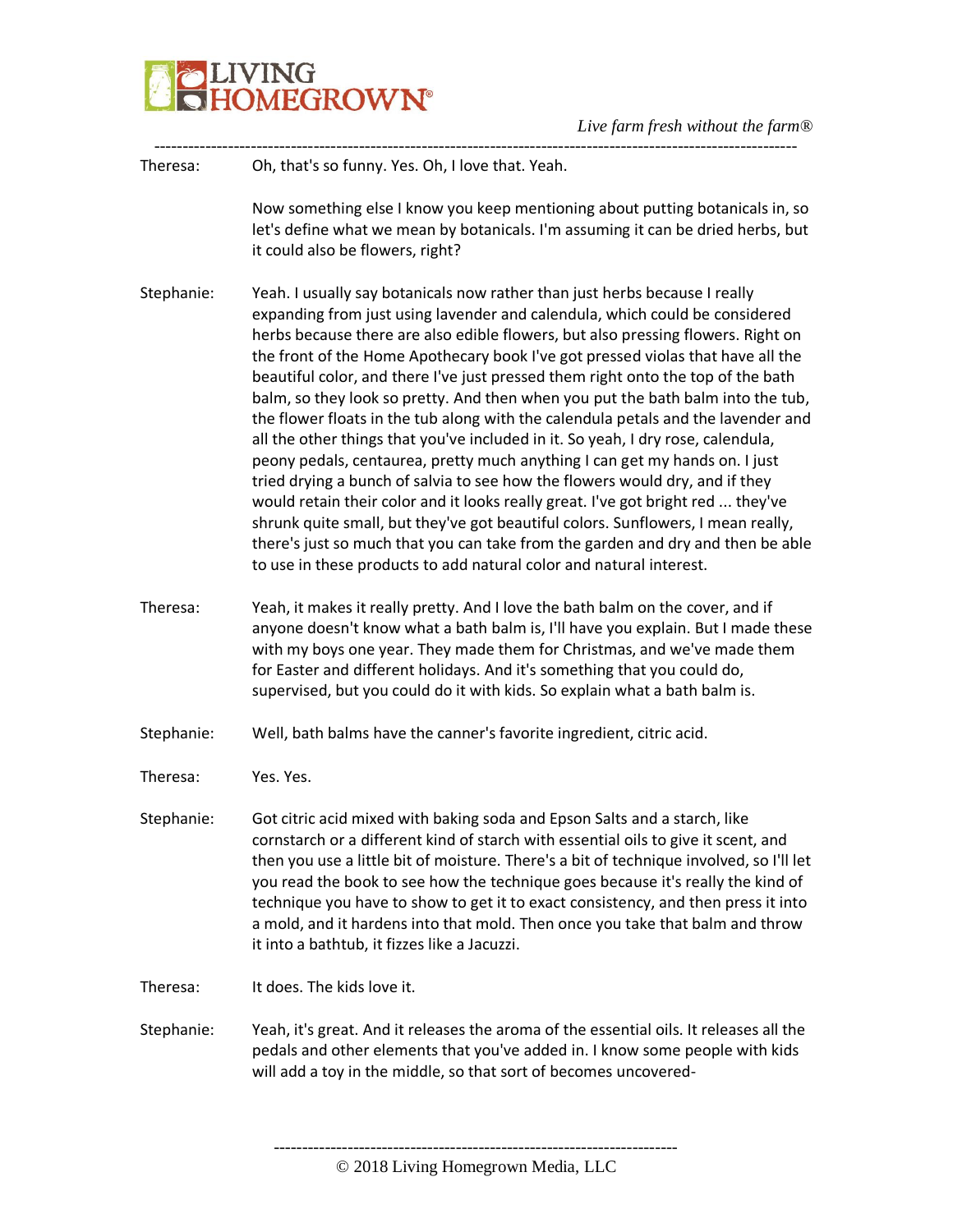

| Theresa:   | That's a great idea.                                                                                                                                                                                                                                                                                                                                                                                                                                                                                                                                                                                                                                                                                                                                                                                                                                                                                                                                                                                                                                                                                                                                                                       |
|------------|--------------------------------------------------------------------------------------------------------------------------------------------------------------------------------------------------------------------------------------------------------------------------------------------------------------------------------------------------------------------------------------------------------------------------------------------------------------------------------------------------------------------------------------------------------------------------------------------------------------------------------------------------------------------------------------------------------------------------------------------------------------------------------------------------------------------------------------------------------------------------------------------------------------------------------------------------------------------------------------------------------------------------------------------------------------------------------------------------------------------------------------------------------------------------------------------|
| Stephanie: | Yeah. Stick a little toy in the center, and then when it fizzes they get a bath toy<br>as well.                                                                                                                                                                                                                                                                                                                                                                                                                                                                                                                                                                                                                                                                                                                                                                                                                                                                                                                                                                                                                                                                                            |
| Theresa:   | Oh, that's great.                                                                                                                                                                                                                                                                                                                                                                                                                                                                                                                                                                                                                                                                                                                                                                                                                                                                                                                                                                                                                                                                                                                                                                          |
| Stephanie: | Yeah. But I like the pedals floating. So rose and calendula look really nice<br>floating in the bathtub. And if you add natural colors then you're also not going<br>to have all this stuff dying the sides of your tub. You might have a little bit of<br>color, but it's gonna be a lot easier to clean up then sort of the ones that you<br>can buy that have got the bright oranges and blues and things like that. I do<br>everything with all natural ingredients like ground up powders. Like tumeric,<br>just a little bit goes a long way to give it sort of that Easter-eggy color rather<br>than the glowing sun of-                                                                                                                                                                                                                                                                                                                                                                                                                                                                                                                                                            |
| Theresa:   | Yeah. Neon. Yeah. That's a great point though about things like floating in the<br>tub, and I know some of the things that you have in there are things that we can<br>make, but if people don't want to have something floating in the tub, one of the<br>recipes that you have in the book is for tub tea, which I love. I love the way you<br>package it. I love the whole thing. Explain to everybody what is tub tea.                                                                                                                                                                                                                                                                                                                                                                                                                                                                                                                                                                                                                                                                                                                                                                 |
| Stephanie: | All the ingredients that you're adding into the bath balm are really good for your<br>skin too. It's not just because it's a fun experience, but it's really nice to sort of<br>sit in a tub with the fragrances, and with the skin softening elements. I've also<br>found that as much as I love having the pedals as sort of a spa experience, I do<br>have a bath pretty much every day, and sometimes cleaning out all the pedals<br>can be a little bit overwhelming. So instead of having to have that spa<br>experience, or the cleanup of the spa staff, and I get to still have the spa<br>experience, I've been taking all those botanicals and putting them into paper tea<br>filters. You take all of the bath salts  You wouldn't do it with the bath balm<br>ingredients, but instead you would start with a base of Epson salts. And then<br>you can add a lot of skin healing, a colloidal oatmeal, Himalayan pink salt, Dead<br>Sea salt, milk, powdered milk, all these different things, plus any of the pedals.<br>So if you wanted to add lavender, rose pedals, scents, all of that, mix it together<br>in a bowl and then you can scoop it into a paper tea filter. |
|            | You can buy these in a pack of 100, in an extra large size, usually at the grocery<br>store, but you can get them online really easily. I've had my one pack of 100 for<br>probably four years, and I give away a lot of tub tea, and I still have them.                                                                                                                                                                                                                                                                                                                                                                                                                                                                                                                                                                                                                                                                                                                                                                                                                                                                                                                                   |
| Theresa:   | That's great.                                                                                                                                                                                                                                                                                                                                                                                                                                                                                                                                                                                                                                                                                                                                                                                                                                                                                                                                                                                                                                                                                                                                                                              |
| Stephanie: | Yeah, once you get those paper tea filters, you're off and running. And I've seen<br>some people take tub teas as well and put them into a little muslin bag, which                                                                                                                                                                                                                                                                                                                                                                                                                                                                                                                                                                                                                                                                                                                                                                                                                                                                                                                                                                                                                        |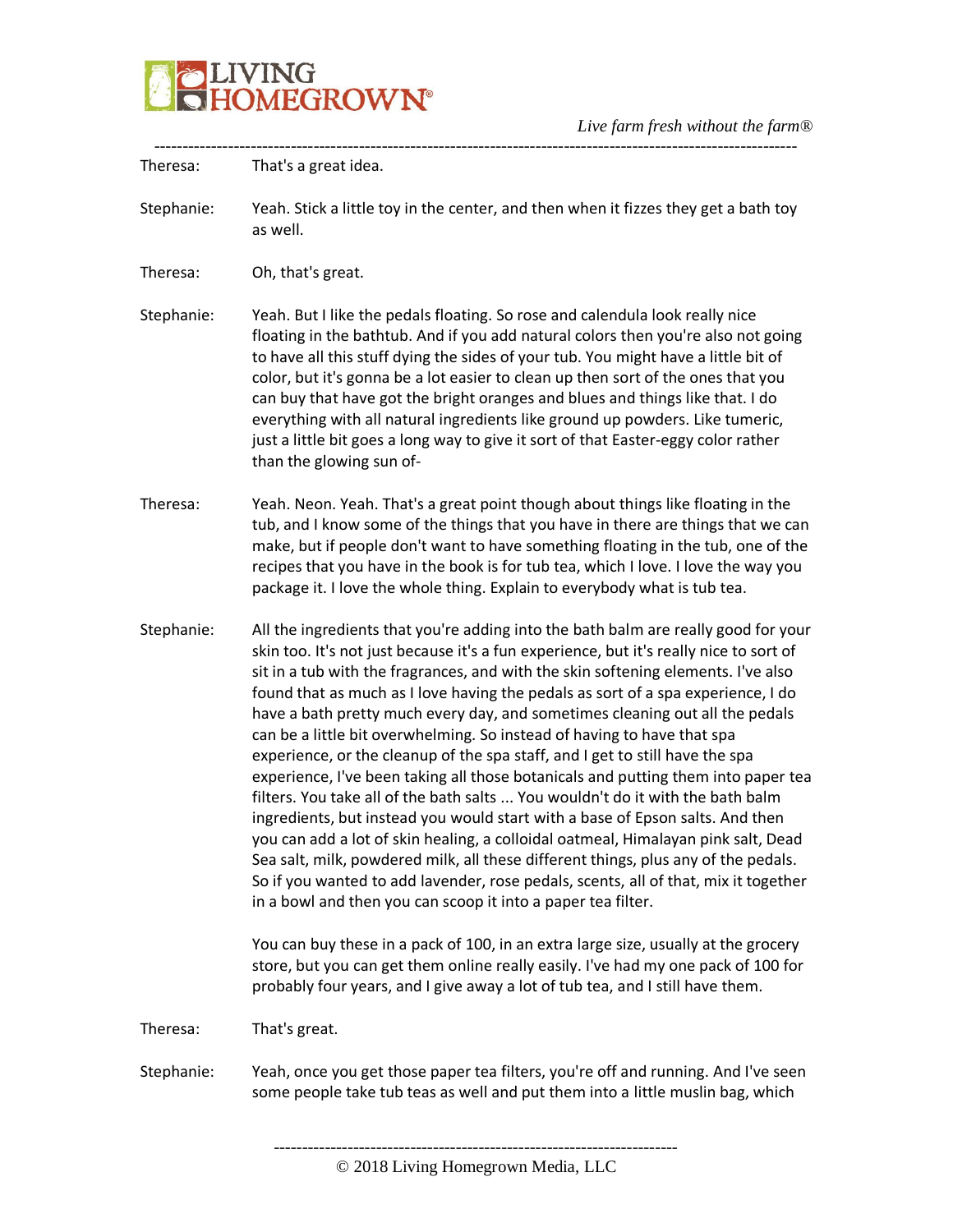

looks really cute. You'd take that tub tea, and whether it's at the paper filter or the muslin bag and you would soak it in the tub, and it would release everything, the salts would dissolve, and then at cleanup time all you have to do is pull the bag out. The reason why I like the paper teabags is because you can just throw the whole thing in the compost, full of pedals that are leftover in the paper can go in the compost. With the muslin bag, you would have to empty it out, rinse it, and then you could fill it again. So it's really up to you how you'd like to do that. But I like the paper teabags as well because I have a sewing machine and it's got a whole bunch of fancy stitches. Because I'm always out in the garden, I never get a chance to sew. So I just sew a fancy stitch of hearts, or flowers, or leaves or something like that along the top of the tub tea, and it closes it and then it looks like a gorgeous gift, and it gets me a chance to use my fancy stitches. Theresa: Oh, that's so cool. Yeah. I don't have a fancy stitch thing on my sewing machine, but that's a great idea. You could just zip across the top though if you want it to. Stephanie: Oh yeah. A regular stitch would look great [crosstalk] Theresa: But I like the idea of-Stephanie: Fancy thread do you could put in a purple thread or something, all machines have a zigzag or something. Theresa: Yeah. Oh sure. Yeah, absolutely. But I love the idea of doing a color. I hadn't thought of that, but that would be really good. And have you ever tried the teabags that you iron closed, or do you find that they don't stay closed? Stephanie: I haven't tried them. Theresa: Yeah. I've used those years and years ago and they were pretty good, but I'll have to see if I still have a source for that. But that's another ... They're large and you fill them up and it's just another option if you don't have a sewing machine, but they ironed closed. And you like tore one off and you could fill it, and then you had like a little stickum or something that was heat sensitive, and you could iron it. I love this because you can make up a bunch of these. You mix up all your ingredients, your Epson salts, powdered milk, whatever the herbs you're going to use, and then you just spoon it into the bag, seal them up. But then you had some really cute ways of packaging them up. Like you could do a group of them together. You could put them in a jar. What are some of the ways that you'd like to give the tub tea?

-----------------------------------------------------------------------------------------------------------------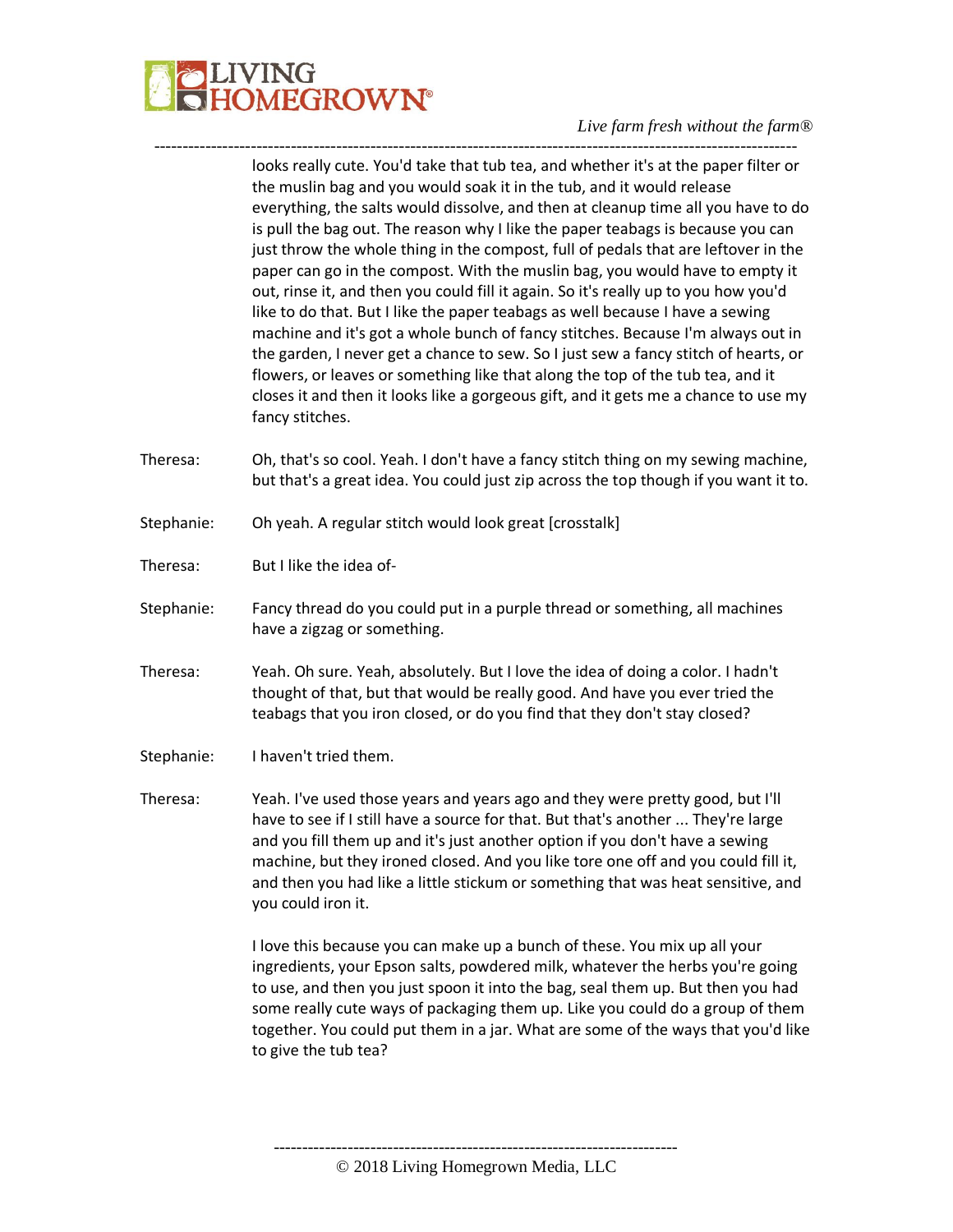# **BELIVING**<br>**BELIVING**<br> **BELIVING**

# *Live farm fresh without the farm®*

| Stephanie: | Yeah, you could put a group of them together in a little box. You could make a<br>little tag that said that it was tub tea, so it actually look like a teabag-                                                                                                                                                                                                                                                                                                                                                                                                                                                                                                                                                                            |
|------------|-------------------------------------------------------------------------------------------------------------------------------------------------------------------------------------------------------------------------------------------------------------------------------------------------------------------------------------------------------------------------------------------------------------------------------------------------------------------------------------------------------------------------------------------------------------------------------------------------------------------------------------------------------------------------------------------------------------------------------------------|
| Theresa:   | Oh, that's cute. Yeah.                                                                                                                                                                                                                                                                                                                                                                                                                                                                                                                                                                                                                                                                                                                    |
| Stephanie: | and tie that on. And say you did a calendula and mint one, or a chamomile<br>and mint one and you could say it's sleepy time tub tea or [inaudible] something<br>like that.                                                                                                                                                                                                                                                                                                                                                                                                                                                                                                                                                               |
|            | But I also did just regular labels in the book. I did a picture of them with them<br>sewn closed. And then I have like a regular gift tag, just a white gift tag, and I<br>took a stamp and stamped the words Tub Tea, and then hand wrote, "Add one<br>bag to warm bath" and then I stamped the word, "Enjoy." I just connected that<br>with a teeny tiny little clothes pan and it's just that really natural sort of maker<br>feel, something that you would see at a craft show at the holidays. Something<br>that looks very artisanal, handmade, but also elevated in style. I think you could<br>just a simple gift tag can add a little bit of extra flair and give the person who<br>gets it the instructions for how to use it. |
| Theresa:   | Yeah, absolutely. And it makes it so it's something they could never find<br>anywhere else and just makes it even extra special. I love that one.                                                                                                                                                                                                                                                                                                                                                                                                                                                                                                                                                                                         |
|            | You talked at the beginning about there's really two different types of gifts that<br>you have in this particular book. One was the mix it up and then you're ready to<br>go, and the other one was something that's melted. Could you talk a little bit<br>about like a recipe, how it works when you have to melt together and make a<br>recipe like a lotion bar or something like that?                                                                                                                                                                                                                                                                                                                                               |
| Stephanie: | Yeah. It's pretty much the same as what we were talking about with the<br>lavender bath melts. A lotion bar. I've got a massage bar, a lotion bar and bath<br>melts that all really have the same type of method, which is melt and pour. You<br>would bring the ingredients up to a temperature that just melts them together.<br>You don't need to heat them, you definitely don't want to cook them, but you<br>just want to melt the ingredients. Stir them together, add fragrance, add color if<br>you're using, add botanicals, if you're using, and then pour it into a mold.                                                                                                                                                     |
|            | With the calendula lotion bars, I love these. They're perfect in the summer.<br>They've got a little bit of beeswax. They've got some oil, some grape seed oil,<br>and they've got cocoa butter, melting these together I add a nice bright  I<br>always find that calendula petals look really nice with the scent of orange, so I<br>add a brighter citrus scent, especially for summer or something like a grapefruit<br>or a sweet orange. And then you can use this lotion bar to rub on your skin.<br>Instead of having the lotion pump, it's just a bar. It goes right on your skin like a<br>bar of soap would and leaves all that nice moisture behind, and keeps you<br>moisturized for quite a bit of time.                    |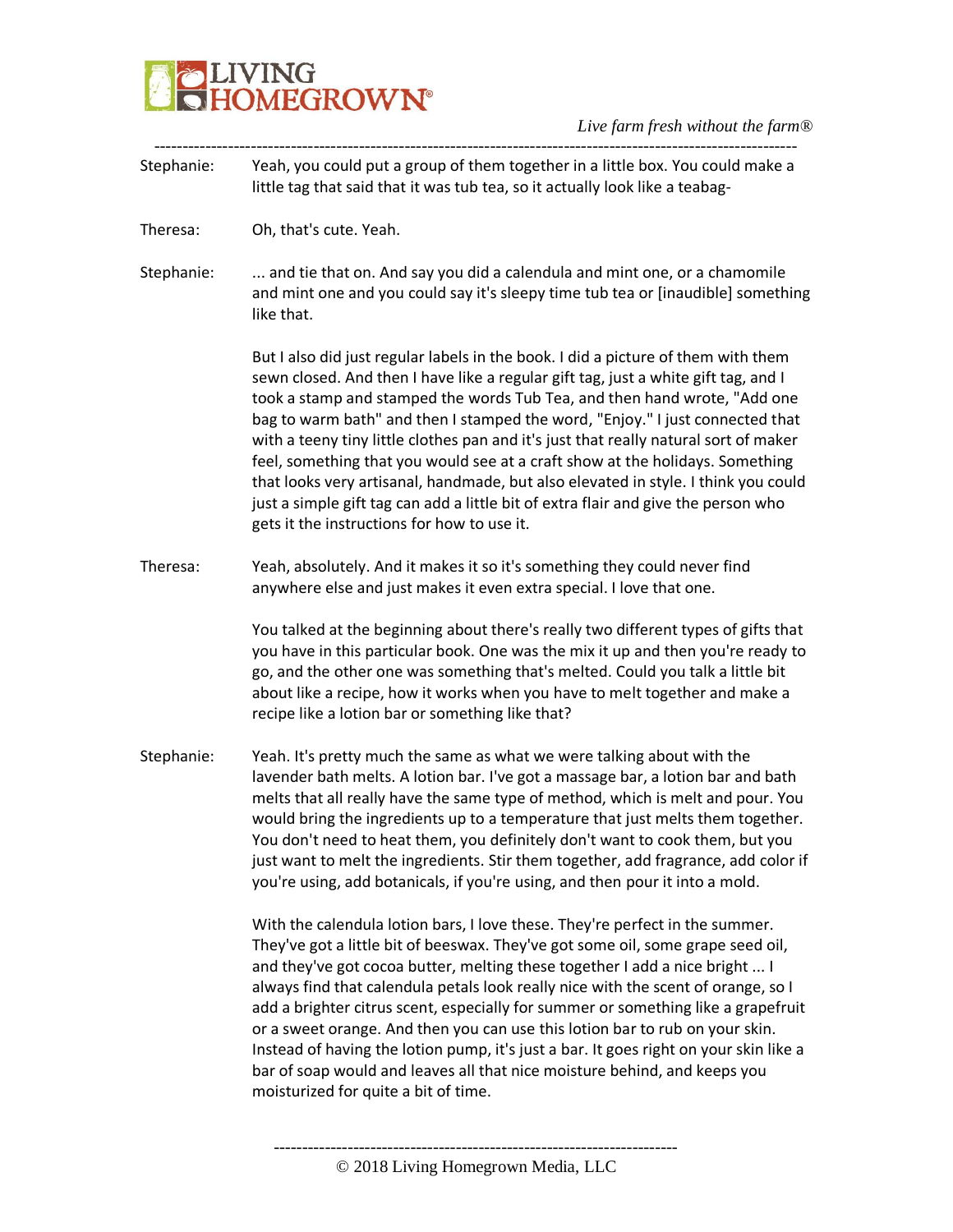

----------------------------------------------------------------------------------------------------------------- The one thing I should say though, when I talk about using a calendula lotion bar in summer that's centered with orange, is that orange essential oil or citrus essential oils can increase photosensitivity, so it can increase the opportunity for your skin to burn more if you use citrus oils on your skin. So that's something that I would normally use at the end of the day after my bath, rather than at the beginning of the day right before I go out in the sun.

- Theresa: And that's very important. Yes. Also when we're using something for fragrance, I know you always talk about this, but there is a difference between pure essential oils and then something that's synthetic called fragrance oils. I'm sure you want us all to use the pure essential oils.
- Stephanie: Yeah. Everything in my books, it comes from nature. It comes from plants. There's no glitter. There's no sparkly ribbons. There is no paint or artificial dyes or artificial fragrances. You can't get the scent of strawberry kiwi or cucumber from essential oils because they don't have them extracted, so they're not available. If you're finding fragrance oils or scents in that, they're usually a synthetic oil. I don't use those in any of these products because the whole idea of replacing what I use on my skin with something better is that I'm trying to get back to basics, and I feel like when you add natural elements to your products, it's not just masking ... For example, if you're using a lotion bar for dry skin, that lotion bar is nourishing your skin at the same time as giving it the healing properties of the essential oils, of the botanicals and it's more like a vitamin, rather than a pain killer where you've got really dry skin in your slathering some lotion on to try to help it be less uncomfortable, it's healing it at the same time. The more naturally you get, the more benefits you'll get to your skin.
- Theresa: Perfect. Yes. This is something also, as you were talking, I'm thinking, so if we're making these gifts and we're going to be giving them at the holidays, or really anytime of the year, how long should we tell someone is the shelf life? Is there like a rule of thumb for expiration dates on some of these homemade gifts?
- Stephanie: Well, you know me, I like everything easy, so I don't want things to be too difficult. And so all of the projects that I have in the books that I've put out are projects that don't require any additional preservatives, and the expiry dates last as long as the expiry dates on the ingredients you're using. So for example, if you're making a lotion, bar, bath melt and the oils and the cocoa butter have expiry dates on them, that's how long your end product will end up lasting. Once you introduce water into any ingredients, so like a liquid lotion or even when water gets into the scrubs that you're using, that's when mold and bacteria are invited into it as well. That's when you would need a preservative. When you make a lotion, not a lotion bar, but when you make a lotion that's liquid and comes out of a pump, you need to add preservatives to that, and there are natural preservatives available.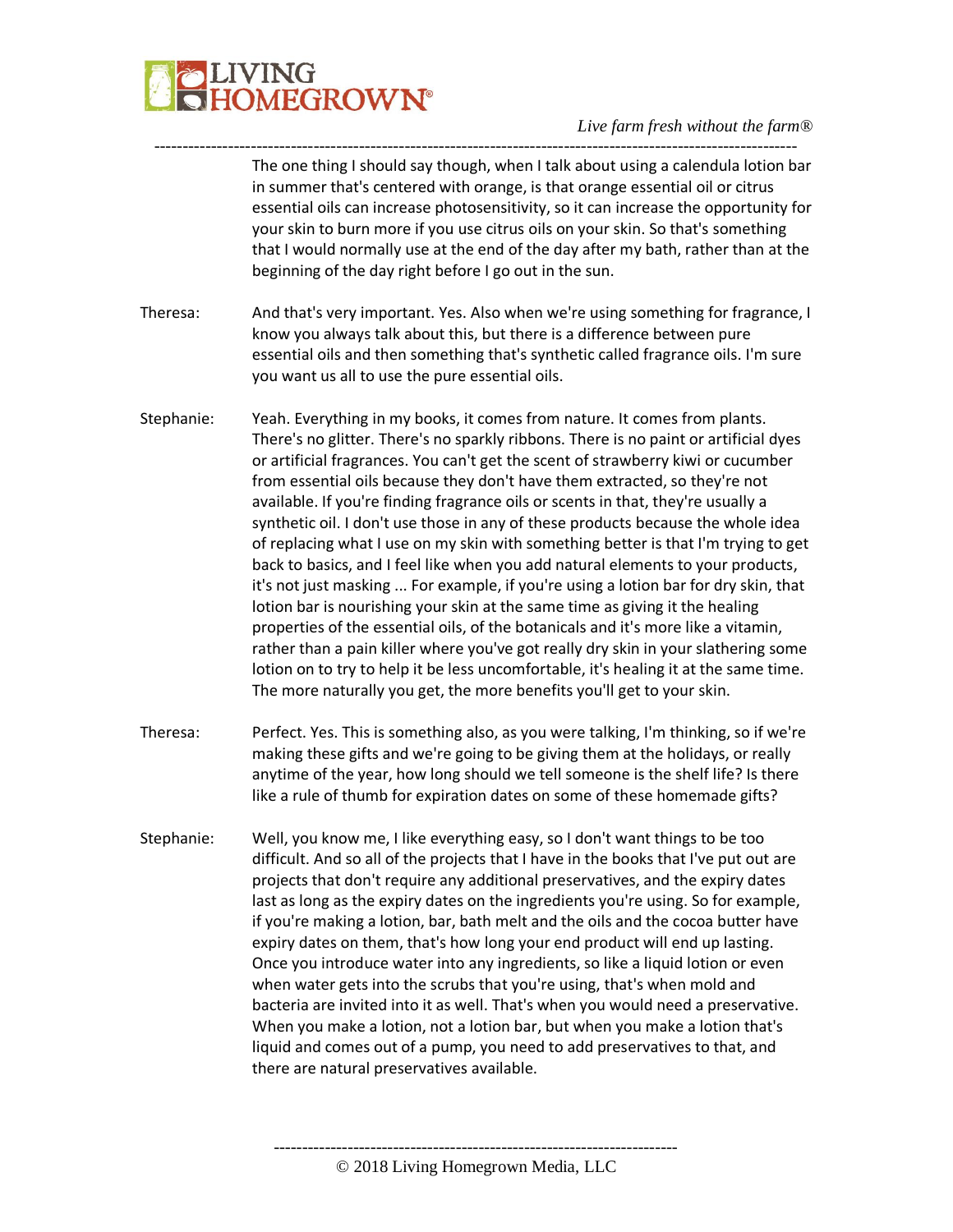

I just wrote a big article on Garden Therapy explaining all of this, sharing my most favorite moisturizing lotion recipe, and discussing the preservatives, the emollients and all the things. But for this purpose, I wanted everything to be really simple, and not talk about having to add things to really keep mold and bacteria and that stuff out. So this does it naturally. Very similar to canning. Usually in canning, you're using sugar, you're using salt, you're using fats to preserve food. Well, it's the same thing here. We're using the same concepts, and making them into skincare products that have shelf life.

Theresa: Okay, perfect to know. And I'm gonna have you give us the link to that preservative article that you just wrote, so we can put that in the show notes as well. Because everything you write is always so good, and I know that'll be really informative. Everyone can go to the show notes for today's episode to get that, and it'll totally explain everything and that'll be great.

-----------------------------------------------------------------------------------------------------------------

Well Stephanie, I just want to thank you for coming on. This is so good. It's such perfect timing for us to make some things for maybe friends or family this holiday season, and I'm really excited that you came on to share about your book. Thank you.

- Stephanie: Thank you so much for having me. I hope that people get the opportunity to handcraft something, and get out there and touch natural elements because it really does make a big difference when something comes from your heart. I love getting a handmade gift, and I love giving them because I'm giving myself the fun of crafting at the same time, and I'd rather do that than be out in the store shopping.
- Theresa: Me too. Me Too. I'd much rather get something that's home crafted, and I'd much rather give something that's home crafted. Perfect.
- Stephanie: Yeah. Great. Well, thank you so much for having me on the show. It's been an absolute pleasure. It's my third time, and hopefully I'll be back again because I absolutely love ... I love your podcast, and always have so much fun when I'm talking to you.
- Theresa: Thanks, so I know you'll be back.
- Stephanie: Great.
- Theresa: Well, I hope you enjoyed that interview with Stephanie Rose of Garden Therapy, the author of Home Apothecary: Easy Ideas for Making and Packaging Bath Bombs, Salts, Scrubs and More. So remember the recipe that Stephanie shared about how to make tub tea that is in the show notes and you can just print it out along with information and links to everything else that Stephanie mentioned. And to get to the show notes, just go to livinghomegrown.com/169.